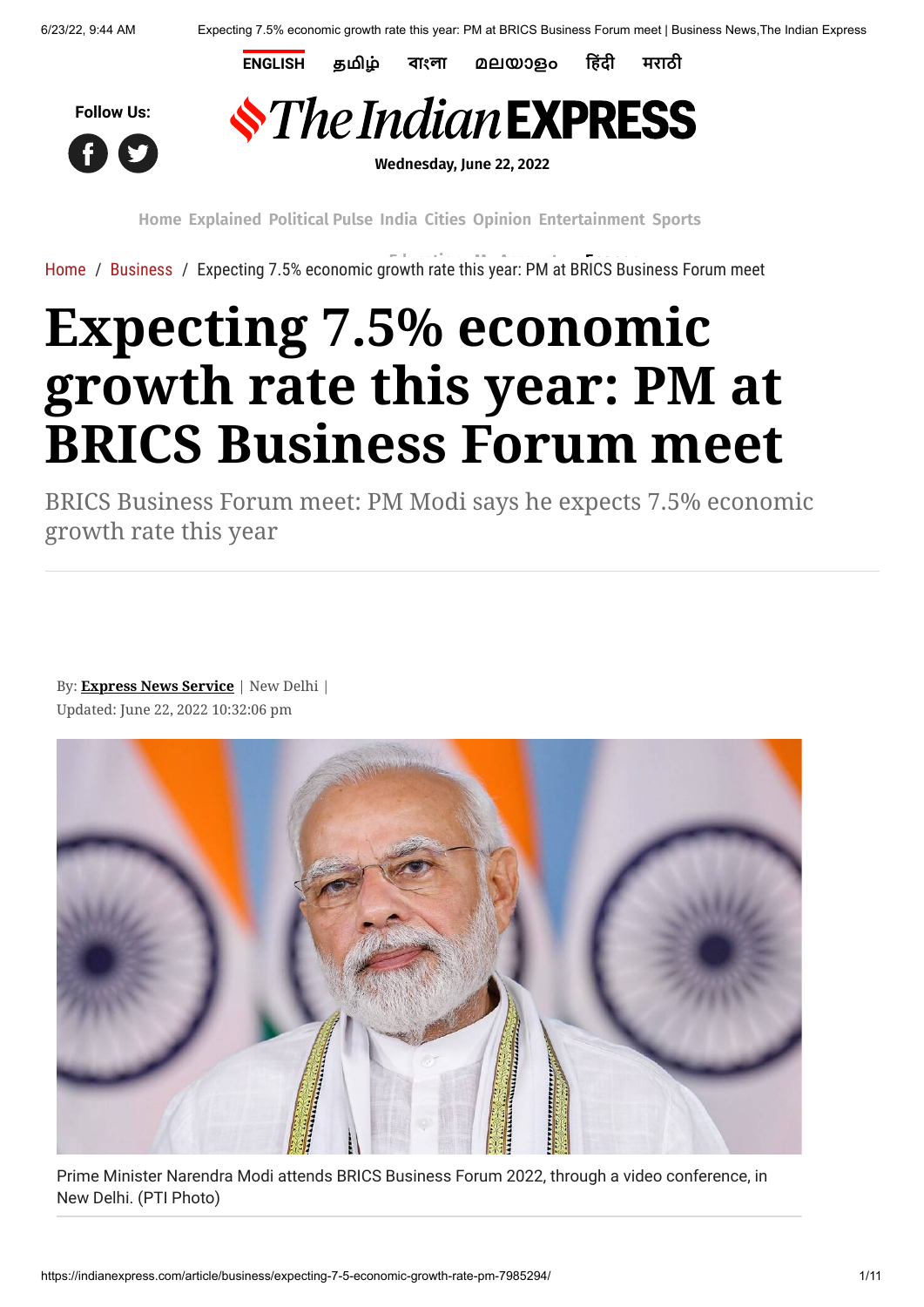PRIME MINISTER [Narendra Modi](https://indianexpress.com/about/narendra-modi/) on Wednesday proposed that the BRICS Business Forum may develop a platform for regular exchanges between start-ups in BRICS countries. He also called for a dialogue on "innovation-led economic recovery".

Addressing the BRICS Business Forum, the Prime Minister said, "This year, we are expecting 7.5% growth, which makes us the fastest growing major economy. Transformative changes are taking place in every sector in the emerging 'New India'."

He said that a key pillar of India's current economic recovery is technology-led growth.

"We are supporting innovation in every sector. We have made innovation-friendly policies in many areas like space, blue economy, green hydrogen, clean energy, drones, geo-spatial data," he said.

## **BEST OF EXPRESS PREMIUM**



**[UPSC Key-June 22,](https://indianexpress.com/article/upsc-current-affairs/upsc-key-june-22-2022-know-the-relevance-of-defection-to-horse-trading-to-twin-deficit-for-upsc-cse-7985140/) 2022: Know the relevance of 'Defection' to 'Horse Tradi...**



**[2 days ago, Shinde](https://indianexpress.com/article/cities/mumbai/two-days-ago-shinde-had-spat-with-raut-aaditya-votes-cong-mlc-polls-7983148/) had spat with Raut & Aaditya on votes for Cong in ...**



**Out of touch with [MLAs, lacklustre in](https://indianexpress.com/article/political-pulse/maharashtra-govt-mva-uddhav-thackeray-mlas-discontent-political-crisis-7983020/) administration, how Uddhav Thackera...**



**Rajeswari [Sengupta writes:](https://indianexpress.com/article/opinion/columns/mpc-monetary-policy-committee-rbi-7983009/) Why the communication gap between the**

**[More Premium Stories >>](https://indianexpress.com/about/express-premium/)**

Modi said the kind of digital transformation taking place in India today, it has never been seen on the world stage.

## **Also read [|Doval in virtual NSAs' meet in run-up to BRICS meeting](https://indianexpress.com/article/india/doval-in-virtual-nsas-meet-in-run-up-to-brics-meeting-7972379/)**

"The value of the Indian digital economy will reach 1 trillion dollars by 2025. The growth of the digital sector also encouraged the participation of women in the workforce. There are approximately 36 % women out of 4.4 million professionals working in our IT sector. The maximum benefit from Technology-based financial inclusion has also been gone to the women in our rural areas," he said, adding the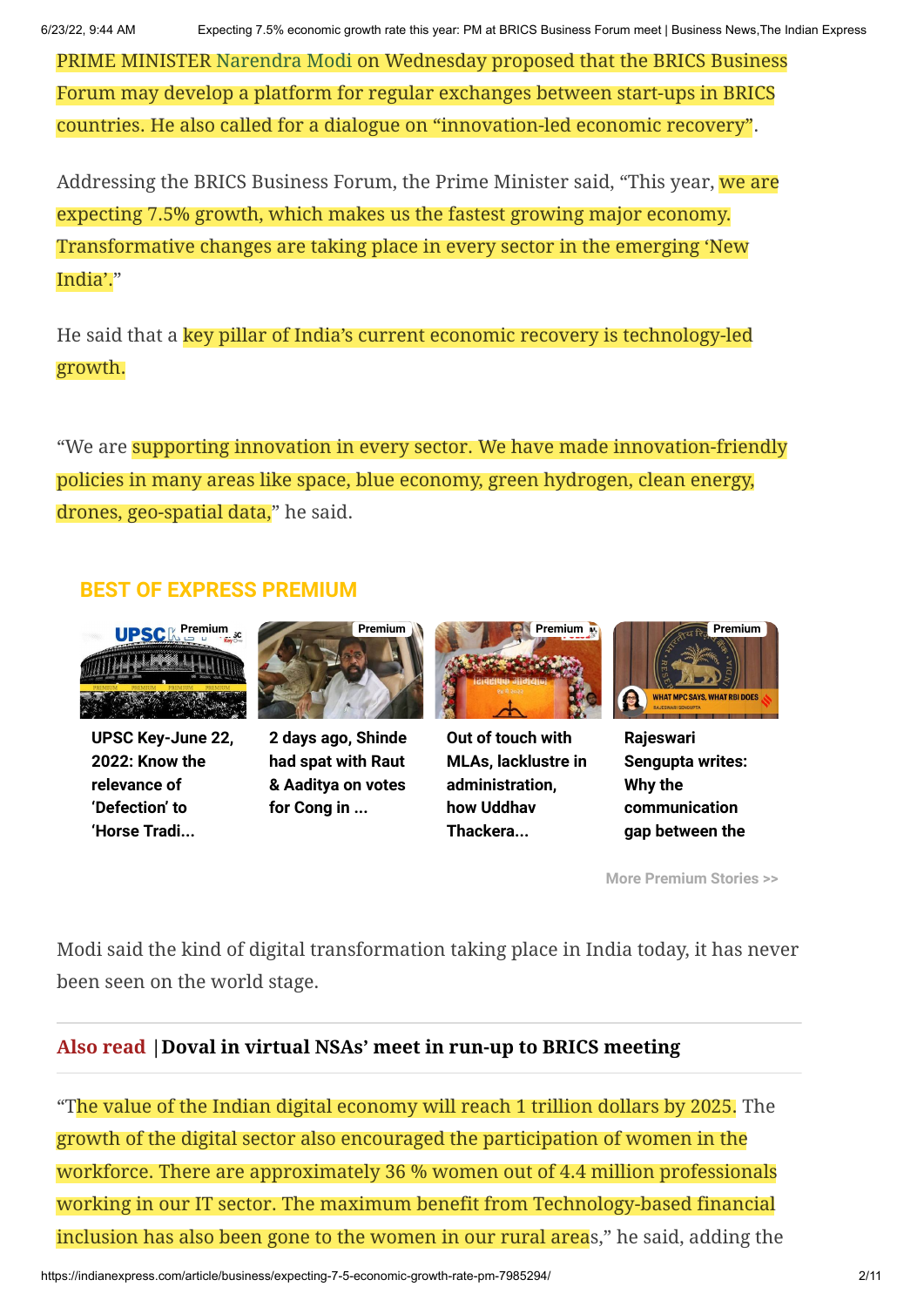BRICS Women Business Alliance can undertake study in this transformative change in India.

"Similarly, we can have a useful dialogue on innovation-led economic recovery. I suggest that the BRICS Business Forum may develop a platform for regular exchanges between our start-ups," he said.

BRICS, he said, was established with the belief that this group of emerging economies can evolve as an engine of global growth.

"Today when the whole world is focusing on post-Covid recovery, then the role of BRICS countries will continue to remain very important again. In order to deal with the economic problems arising out of the pandemic, in India we have adopted the mantra of 'reform, perform and transform'," he said.

He said India has one of the best eco-systems in the world for innovation, which is reflected in the growing number of Indian start-ups. There are more than 100 unicorns in over 70,000 start-ups in India, and their number continues to grow, PM said.

"Even during the pandemic, India continued to make many efforts to improve the ease of doing business. Thousands of rules have been changed to reduce the compliance burden on the business. The work is going on at a massive scale to bring in more transparency and consistency in government policies and procedures," he said.

He said infrastructure in India is also being improved on a large scale, and its expansion is also taking place. "For the same, India has prepared a National Master Plan. There are investment opportunities of \$1.5 trillion under our National Infrastructure Pipeline," he said.

Chinese President Xi Jinping, who was chairing the forum, slammed the US and EU for imposing sanctions against Russia for its invasion of [Ukraine](https://indianexpress.com/article/explained/everyday-explainers/russia-invasion-ukraine-history-creation-explained-7791147/), saying the act of imposing curbs will harm people around the world.

History has shown that hegemony, group politics and bloc confrontations bring neither peace nor stability, but rather war and conflict, President Xi said in a keynote speech delivered in a virtual format at the opening ceremony of the BRICS Business Forum.